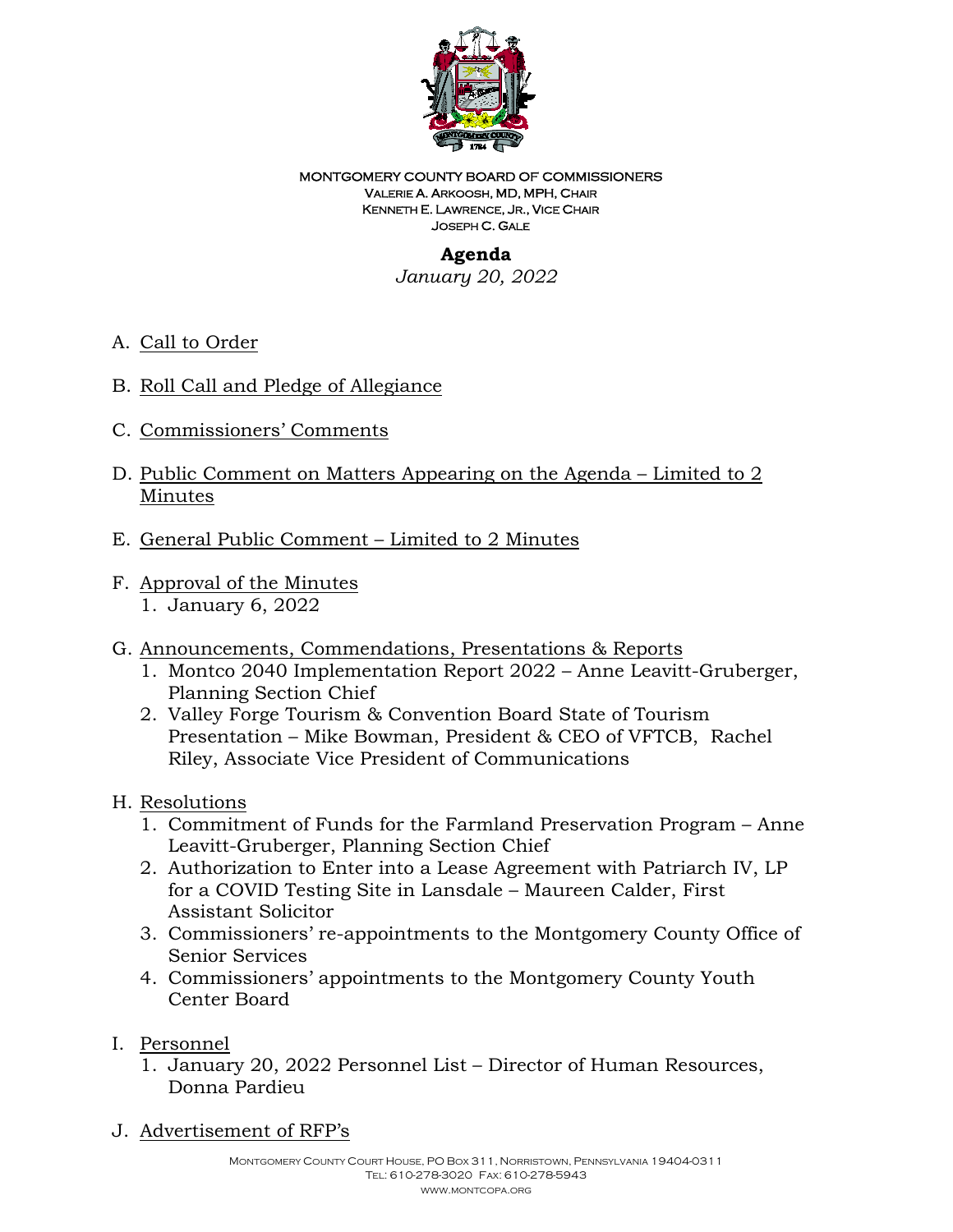- 1. RFP on behalf of Assets & Infrastructure for Construction Inspection Services for County Bridge #101
- 2. RFP on behalf of Health & Human Services for an Opioid Media Campaign
- 3. RFP on behalf of Health & Human Services for Lead Abatement Training Services
- 4. RFP on behalf of Information & Technology Solutions for a Wireless System
- 5. RFP on behalf of the Planning Commission & Sheriff's Office for Title Services
- K. Advertisement of an RFP Southeastern Pennsylvania Task Force
	- 1. RFP for a Mass Notification System for the Regional Counties
		- $\triangleright$  All RFPs & Bids are available on the County's Purchasing website: [www.montcopa.org/Purchasing](file://mcfs01/commishshare/Transition/Board%20Meetings%202021/11.4.21/www.montcopa.org/Purchasing)
- L. Awards of Contract Montgomery County
	- 1. Contract Award: Assets & Infrastructure Equipment Rental Multiple Providers – Not-to-exceed - \$700,000.00
	- 2. Contract Award: Health & Human Services Consultant Jeff Caltabiano of Syracuse, NY – Not-to-Exceed - \$195,000.00
	- 3. Contract Award: Public Safety Internet Connection KINBER of Harrisburg, PA - \$29,172.00
	- 4. Contact Award: Purchasing Supplies Amazon Capital Services Incorporated of Seattle, WA - \$100,000.00
	- 5. Contract Award: Sheriff Equipment Witmer Public Safety Group of Coatesville, PA - \$98,219.34
	- 6. Contract Award: Public Safety Maintenance Intergraph Corporation, DBA Hexagon Safety & Infrastructure of Huntsville, AL - \$ 503,153.52
	- 7. Contract Award: Public Safety Software CDW Government of Chicago, IL - \$55,275.00
	- 8. Contact Award: Emergency Procurement Assets & Infrastructure Chadwick Service Company of Bensalem, PA – Not-to-exceed - \$25,000.00
	- 9. Contract Renewal: District Attorney & Coroner Drug Testing & Forensic Toxicology Services – National Medical Services of Willow Grove, PA - \$1,185,000.00
	- 10. Contract Renewal: Multiple Departments Engineering Services Multiple Providers
	- 11. Contract Renewal: Human Resources Consultant Lincoln Financial Group of Radnor, PA - \$80,000.00
	- 12. Contract Amendment: Assets & Infrastructure Design Services HMR Architects of Princeton, NJ - \$78,990.00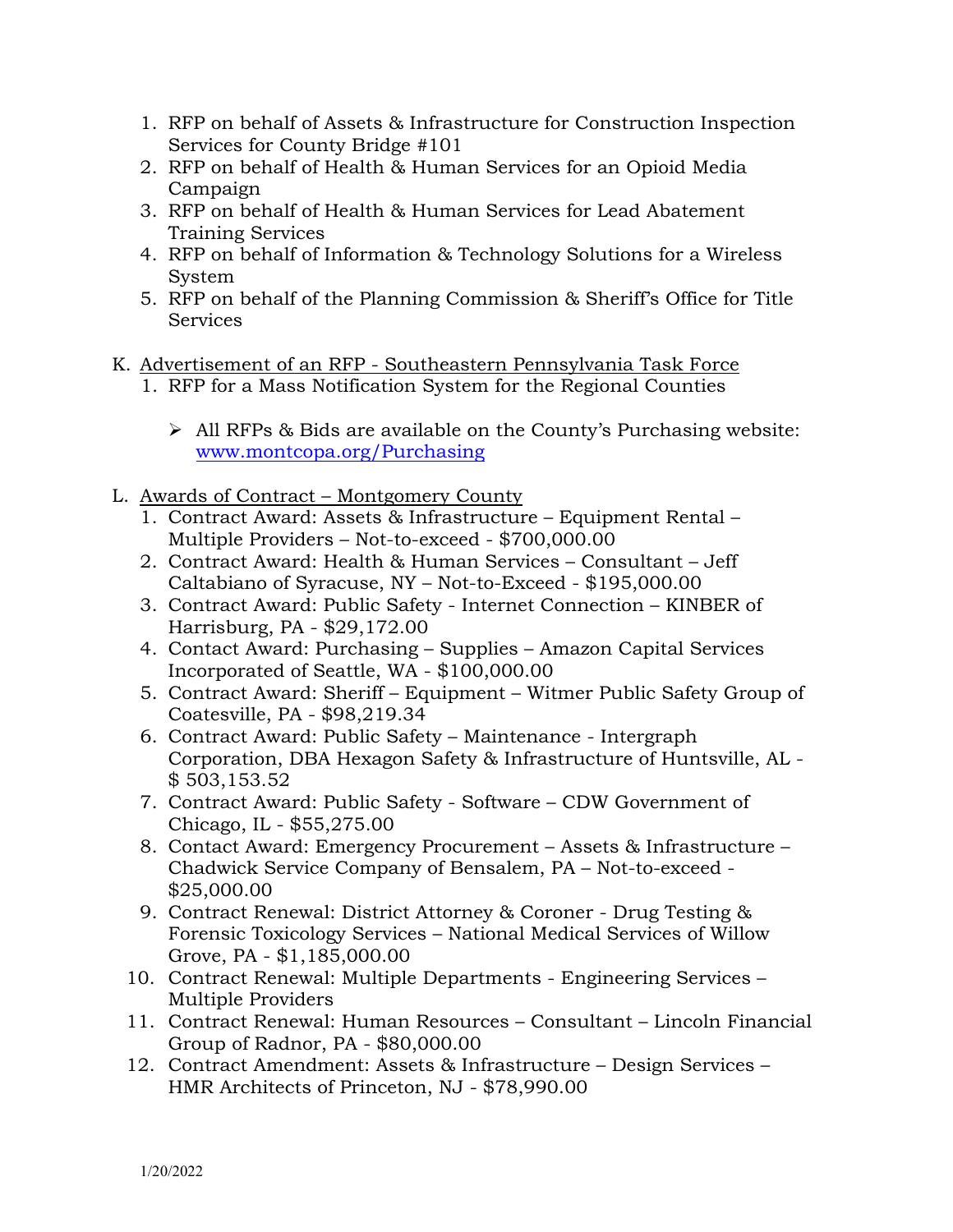- 13. Contract Amendment: Information & Technology Solutions Consultant – RSM – Disease & Outbreak Management System - \$136,520.00
- 14. Contract Amendment: Planning Commission Consultant NV5 Incorporated of Parsippany, NJ - \$1,799.35
- 15. Contract Amendment: Planning Commission Engineering JBC Associates Incorporated of King of Prussia, PA – No-Cost
- 16. Contract Amendment: Planning Commission Engineering Pennoni Associates Incorporated of Philadelphia, PA – No-Cost
- 17. Contract Amendment: Veterans Affairs Flags Metro Flag Company of Wharton, NJ – \$7,188.00
- 18. Contract Amendment: Health & Human Services Office of Public Health – Valley Forge Tourism & Convention Board of King of Prussia, PA - \$900,000.00
- 19. (2) Contracts, (9) Contract Renewals and (8) Amendments for Health and Human Services
	- $\triangleright$  Providers and Services are listed at the end of the agenda and the back of the room
- M. Awards of Contract Emergency Procurement Hurricane Ida
	- 1. Response Services: Assets & Infrastructure Engineering Pennoni Associates Incorporated of Philadelphia, PA - \$74,086.40
	- 2. Response Services: Assets & Infrastructure Bridge Repairs Loftus Construction Incorporated of Cinnaminson, NJ – \$263,207.91
- N. Awards of Contract Assets & Infrastructure Construction Projects
	- 1. Contract Award: Information & Technology Solutions Relocation Services – Sungard Availability Services LP of Wayne, PA - \$466,488.00
	- 2. Contract Award: Information & Technology Solutions Engineering Pomeroy Technologies LLC of Hebron, KY - \$109,220.00
	- 3. Contract Amendment: Assets & Infrastructure Engineering Gannett Fleming Incorporated of Camp Hill, PA - \$70,000.00
	- 4. Contract Amendment: Assets & Infrastructure Equipment Rentals Multiple Providers - \$175,000.00
- O. Awards of Contract Southeast PA Regional Task Force
	- 1. Contract Award: Training Texas A & M Engineering Extension Services of College Station, TX - \$34,235.46
	- 2. Contract Award: Equipment Maintenance Federal Resources Supply Company of Stevensville, MD - \$60,000.00
	- 3. Contract Renewal: Software Esi Acquisition Incorporated of Atlanta, GA - \$142,325.00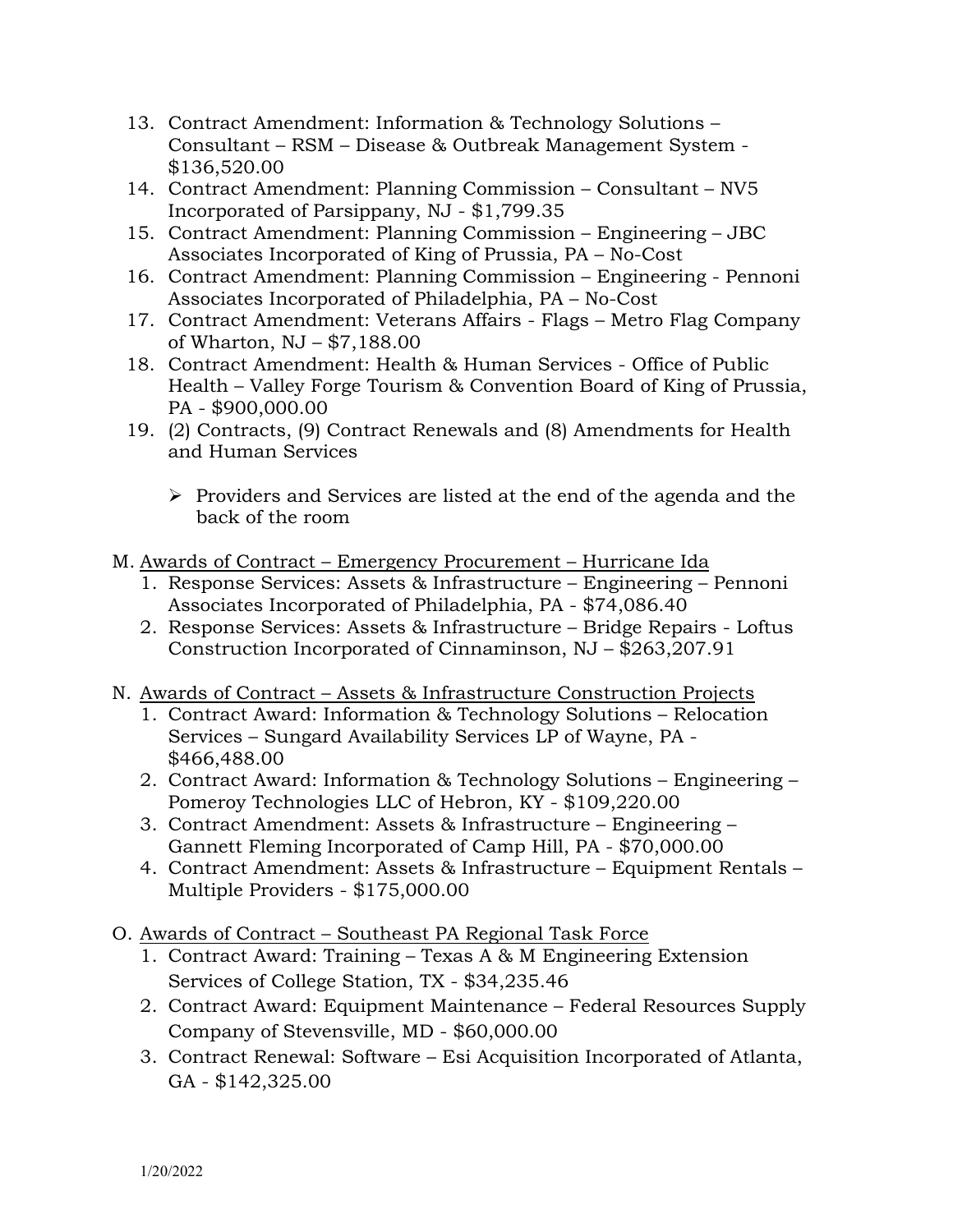- P. Closing Commissioners' Comments
- Q. Upcoming Meeting Dates 1. Board of Commissioners' Meeting – February 3, 2022
- R. Adjournment
- S. Salary Board
	- 1. Public Comment on Salary Board Limited to 2 Minutes
	- 2. Salary Board List
	- 3. Retiree Acknowledgment
- T. Adjournment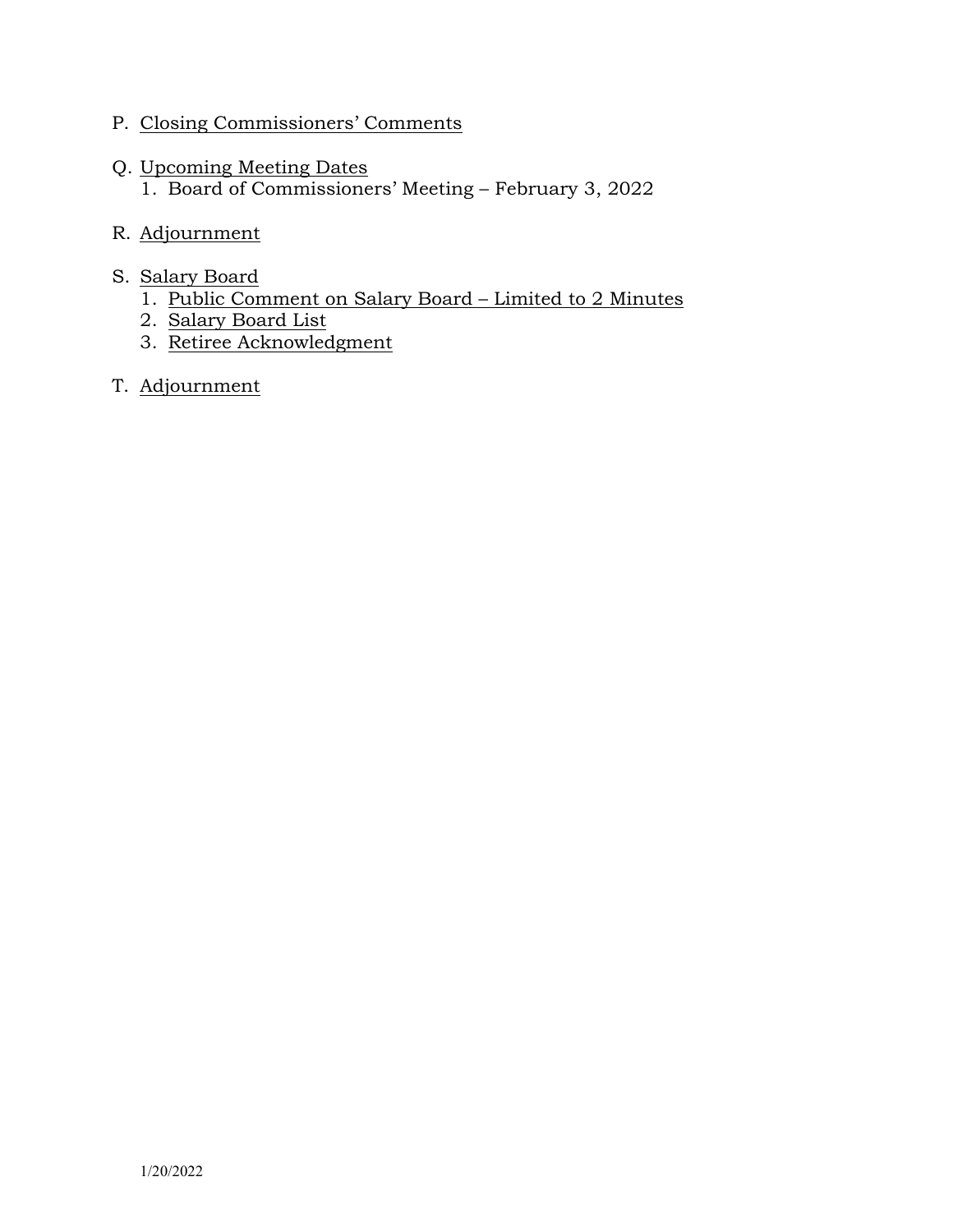### **Offices of Health and Human Services**

# **Office of Behavioral Health & Developmental Disabilities**

| <b>Contracts - New Providers</b><br><b>Office of Developmental Disabilities</b><br>2021/2022<br><b>Budget No. 101-604-6581</b>               | <b>Services Provided</b>                                                                                                                                                                                                                                                                                                                                                                       | <b>Contract</b><br><b>Amount</b> |
|----------------------------------------------------------------------------------------------------------------------------------------------|------------------------------------------------------------------------------------------------------------------------------------------------------------------------------------------------------------------------------------------------------------------------------------------------------------------------------------------------------------------------------------------------|----------------------------------|
| EPIC Health Services (PA), LLC, d/b/a<br><b>Aveanna Healthcare</b><br>400 Interstate North Parkway<br><b>Suite 1600</b><br>Atlanta, GA 30339 | In-Home & Community Supports -<br>Level 2.                                                                                                                                                                                                                                                                                                                                                     | \$50,000.00                      |
| <b>Supports Coordination Group, LLC,</b><br>d/b/a PAHM<br>2141 Oregon Pike<br>Lancaster, PA 17601                                            | Companion Services - Basic; In-Home<br>and Community Supports - Level 2.                                                                                                                                                                                                                                                                                                                       | \$50,000.00                      |
| <b>Contract Renewals</b><br><b>Office of Developmental Disabilities</b>                                                                      |                                                                                                                                                                                                                                                                                                                                                                                                |                                  |
| 2021/2022<br><b>Budget No. 101-604-6581</b>                                                                                                  | <b>Services Provided</b>                                                                                                                                                                                                                                                                                                                                                                       | <b>Contract</b><br><b>Amount</b> |
| <b>Access Services, Inc.</b><br>500 Office Center Drive<br>Suite 100<br>Fort Washington, PA 19034                                            | Life Sharing (Base Only); Supported<br>Employment/Job Support 1:1;<br>Supported Employment/Job<br>Development; CPS Facility 1:4-1:6;<br>CPS Community 1:2 or 1:3; CPS<br>Community 1:1; CPS Facility 1:2 to<br>1:3; In-Home & Community Supports<br>(Level 2); Transportation-Mile; Public<br>Transportation; Respite-Base Out-Of-<br>Home 24 Hours (Levels 1 and 2 -<br>Day); Admin Fee-Base. | \$279,939.00                     |
| Step by Step, Inc.<br>744 Kidder Street<br>Wilkes-Barre, PA 18702-7015                                                                       | Residential Habilitation License - 2;<br>Respite; Residential Habilitation<br>License $-4$ .                                                                                                                                                                                                                                                                                                   | \$462,235.00                     |
| <b>Contract</b><br>Office of Drug and Alcohol 2021/2022<br><b>Budget No. 101-610-6581</b>                                                    | FY 2021/2022<br><b>Approved Rate</b>                                                                                                                                                                                                                                                                                                                                                           | <b>Budget</b><br>Limit           |
| The Council of Southeast PA/Pro Act<br>4459 W. Swamp Road                                                                                    |                                                                                                                                                                                                                                                                                                                                                                                                | Cost Reimbursement               |

Doylestown, PA 18902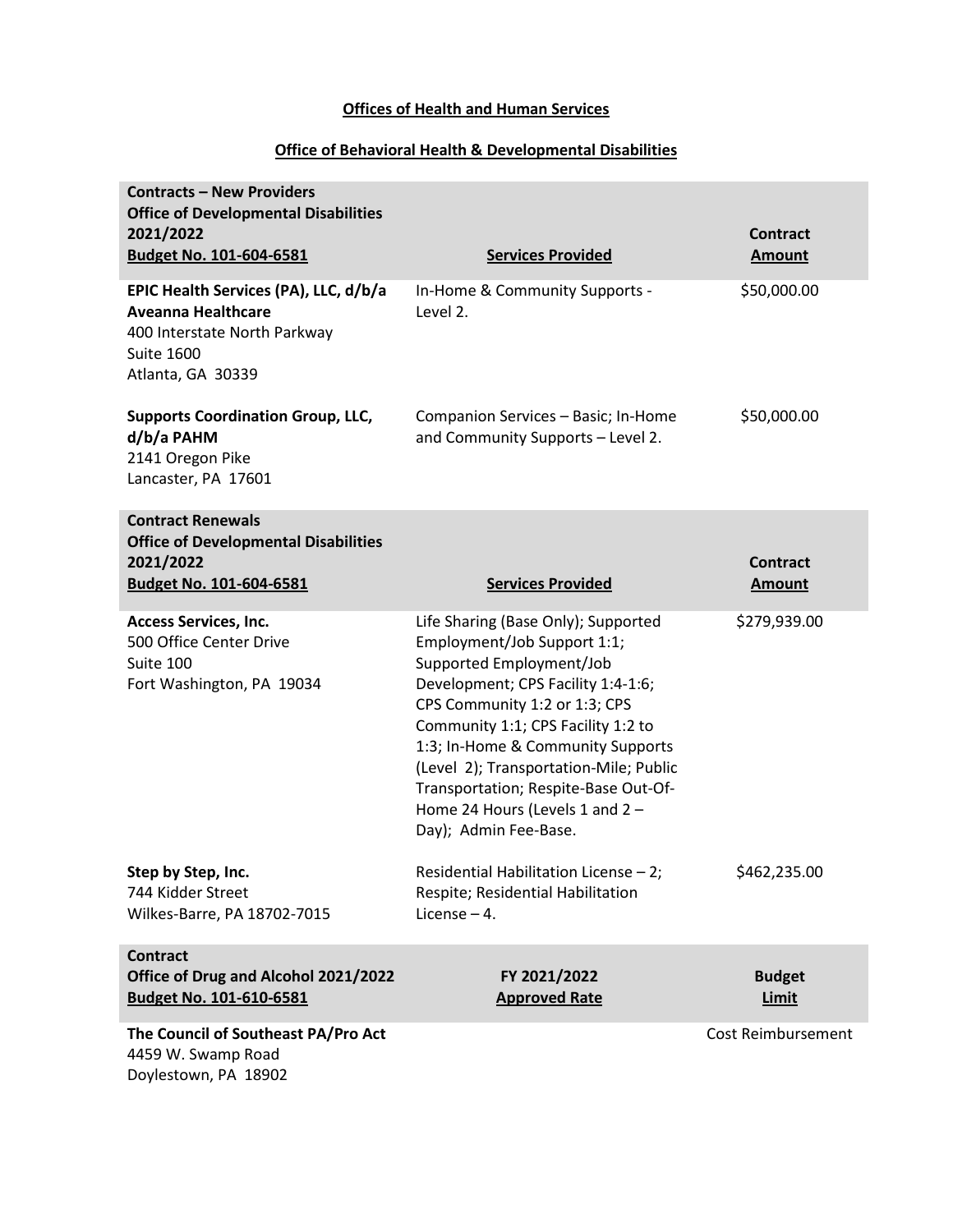| Montgomery County Recovery<br>Community Center (MCRCC) 601<br>DeKalb Street, Suite 1 Norristown, PA.<br>19401 | Not to Exceed Maximum CR Budget<br>Limit                                                                                     |                                                 |                                          |
|---------------------------------------------------------------------------------------------------------------|------------------------------------------------------------------------------------------------------------------------------|-------------------------------------------------|------------------------------------------|
| Recovering Adults & Family Members                                                                            | Drug & Alcohol Human Services Block                                                                                          |                                                 | \$100,000.00                             |
| Recovery Support Services & Center<br>(930R)                                                                  | <b>Grant Funds</b>                                                                                                           |                                                 |                                          |
|                                                                                                               | Managed Care Solutions Admin<br><b>Budget &amp; Reinvestment Funds</b>                                                       |                                                 | <u>\$186,497.00</u>                      |
|                                                                                                               | <b>TOTAL CONTRACT AMOUNT:</b>                                                                                                |                                                 | \$286,497.00                             |
| Penn Foundation, Inc.<br>807 Lawn Avenue                                                                      |                                                                                                                              |                                                 | Cost Reimbursement/<br>Fee for Service   |
| Sellersville, PA 18960-0032<br>Facility #: 097053 (807 Lawn)                                                  |                                                                                                                              |                                                 | \$182,880.00                             |
| Adult, Adolescent, Pregnant Women,<br><b>PWID</b>                                                             |                                                                                                                              |                                                 |                                          |
| Case Management Services to OCY<br>cases specifically 9100                                                    | Cost reimbursement. OCY-MES<br>Grant.                                                                                        |                                                 |                                          |
| <b>Contract Renewal</b><br><b>Office of Managed Care Solutions</b>                                            |                                                                                                                              |                                                 |                                          |
| 2022<br><b>Budget No. 112-815-6591</b>                                                                        | <b>Services Provided</b>                                                                                                     |                                                 | <b>Contract</b><br><b>Amount</b>         |
| <b>The Council of Southeast</b><br>Pennsylvania, Inc.<br>4459 W. Swamp Road<br>Doylestown, PA 18902           | Pennsylvania Recovery Organization -<br>Achieving Community Together (PRO-<br>ACT) Consumer Satisfaction Survey<br>Services. |                                                 | \$109,565.00                             |
| <b>Contract Amendment</b><br><b>Office of Managed Care Solutions</b><br>2021/2024<br>Budget No. 112-815-6591  | <b>Prior Contract</b><br><b>Amount</b>                                                                                       | Decreased/<br><b>Increased</b><br><b>Amount</b> | <b>Revised Contract</b><br><b>Amount</b> |
| HopeWorx, Inc.<br>1210 Stanbridge Street<br>Suite 600<br>Norristown, PA 19401                                 | \$655,870.00                                                                                                                 | \$58,830.00                                     | \$714,700.00                             |
| RFP 21-22<br>Prior Res. No. 21-C. 249                                                                         |                                                                                                                              |                                                 |                                          |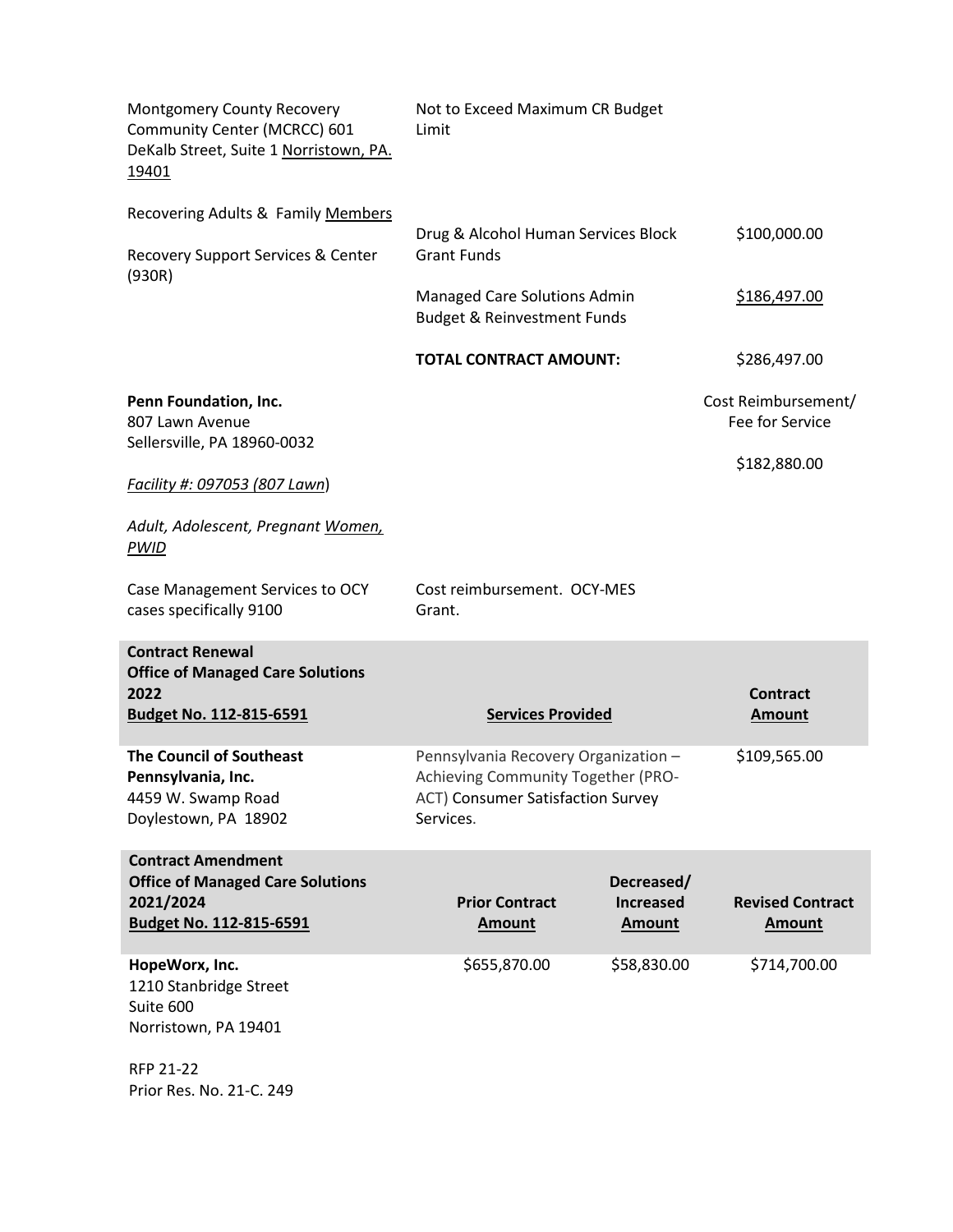| <b>Contract Renewals</b><br><b>Office of Mental Health</b><br>2021/2022<br><b>Budget No. 101-609-6581</b>                              | <b>Services Provided</b>                                                                                                                                                                                                                                                                                |                                                 | <b>Contract</b><br><b>Amount</b>         |
|----------------------------------------------------------------------------------------------------------------------------------------|---------------------------------------------------------------------------------------------------------------------------------------------------------------------------------------------------------------------------------------------------------------------------------------------------------|-------------------------------------------------|------------------------------------------|
| Penn Foundation, Inc., d/b/a St.<br><b>Luke's Foundation</b><br>807 Lawn Avenue<br>Sellersville, PA 18960<br>RFP 19-06                 | Psych Rehabilitation - Mobile; Psych<br>Rehabilitation - Community Psych Rehab<br>-Facility Based - Wellsprings.                                                                                                                                                                                        |                                                 | \$107,772.00                             |
| Penn Foundation, Inc., d/b/a St.<br><b>Luke's Foundation</b><br>807 Lawn Avenue<br>Sellersville, PA 18960<br>RFP 19-36                 | Targeted Case Management - Adult;<br>Targeted Case Management - Children;<br>Outpatient; Admin Management -<br>Adult; Admin. Management - Code<br>Red/Blue; MH Peer Specialist - Certified<br>Peer Support; MH Peer Specialist -<br>Certified Peer Support - Interactive<br>Telecommunications systems. |                                                 | \$200,198.00                             |
| <b>Contract Amendments</b><br><b>Office of Mental Health</b><br>2021/2022<br><b>Budget No. 101-609-6581</b>                            | <b>Prior Contract</b><br><b>Amount</b>                                                                                                                                                                                                                                                                  | Decreased/<br><b>Increased</b><br><b>Amount</b> | <b>Revised Contract</b><br><b>Amount</b> |
| <b>Access Services, Inc.</b><br>500 Office Center Drive, Suite 100<br>Fort Washington, PA 19034                                        | \$792,695.00                                                                                                                                                                                                                                                                                            | \$27,000.00                                     | \$819.695.00                             |
| Prior Res. No. 21-C. 444<br><b>CareLink Community Support Services of</b><br><b>PA</b><br>605 E. Baltimore Pike<br>Media, PA 19063     | \$961,220.00                                                                                                                                                                                                                                                                                            | \$35,245.00                                     | \$996,465.00                             |
| Prior Res. No. 21-C. 561<br><b>Child and Family Focus, Inc.</b><br>920 Madison Avenue<br>Audubon, PA 19403<br>Prior Res. No. 21-C. 561 | \$108,691.00                                                                                                                                                                                                                                                                                            | \$34,764.00                                     | \$143,455.00                             |
| <b>Contract Amendments</b><br><b>Office of Mental Health</b><br>2020/2021<br>Budget No. 101-609-6581                                   | <b>Prior Contract</b><br><b>Amount</b>                                                                                                                                                                                                                                                                  | Decreased/<br><b>Increased</b><br><b>Amount</b> | <b>Revised Contract</b><br><b>Amount</b> |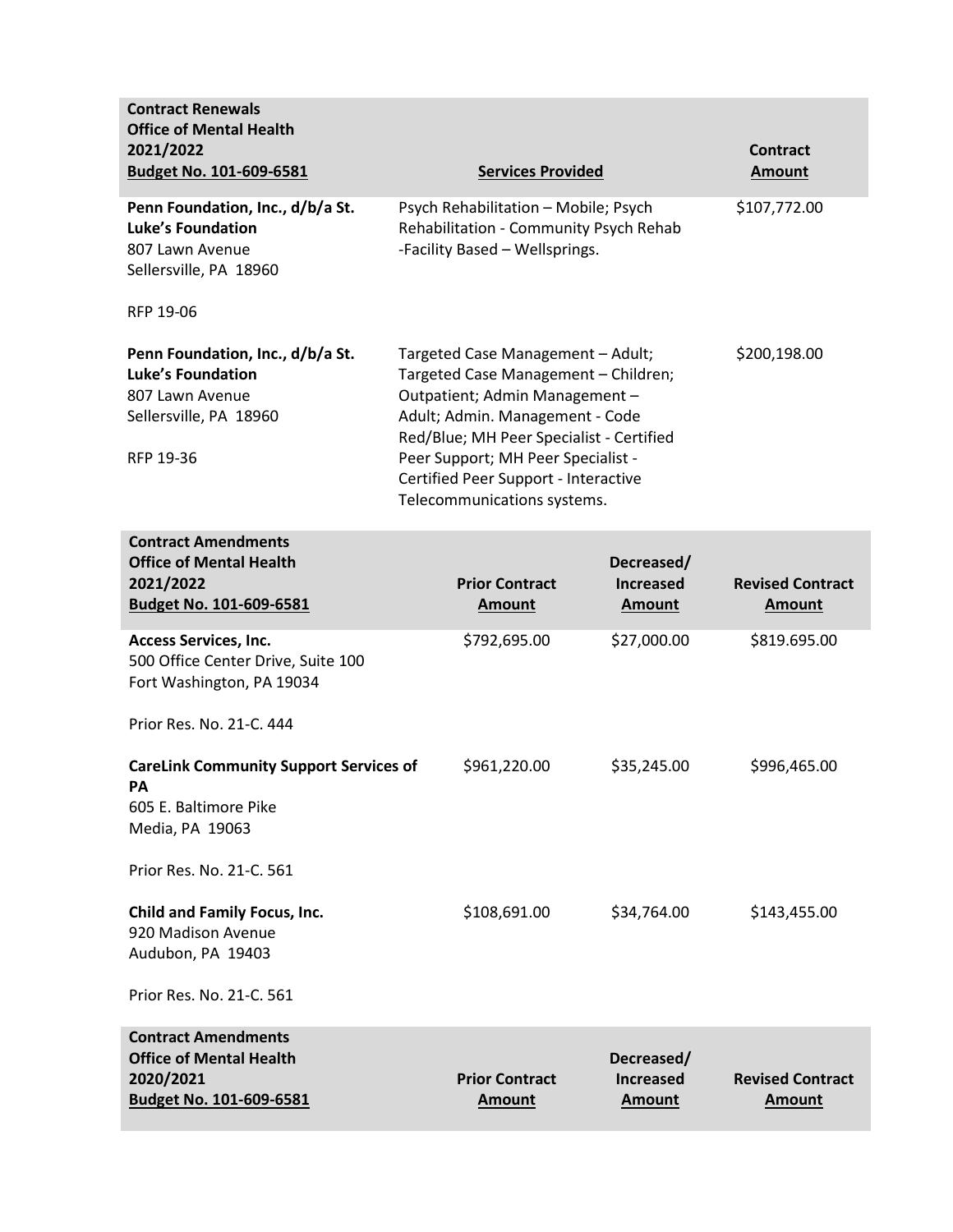| <b>Creative Health Services, Inc.</b><br>11 Robinson Street<br>Pottstown, PA 19464-6439                | \$879,836.00   | \$469,837.00 | \$1,349,673.00 |
|--------------------------------------------------------------------------------------------------------|----------------|--------------|----------------|
| RFP 19-36 and 20-02                                                                                    |                |              |                |
| Prior Res. No. 20-C. 475                                                                               |                |              |                |
| Horizon House, Inc.<br>5901 Market Street<br>Philadelphia, PA 19139                                    | \$304,093.00   | \$50,778.00  | \$354,871.00   |
| Prior Res. No. 21-C. 561                                                                               |                |              |                |
| <b>Merakey Montgomery County</b><br>906 Bethlehem Pike<br>Erdenheim, PA 19038                          | \$710,118.00   | \$20,649.00  | \$730,767.00   |
| RFP 19-36 and 20-02                                                                                    |                |              |                |
| Prior Res. No. 20-C. 533                                                                               |                |              |                |
| Resources for Human Development, Inc.<br>4700 Wissahickon Avenue<br>Suite 126<br>Philadelphia PA 19144 | \$6,419,526.00 | \$377,942.00 | \$6,797,468.00 |
| Prior Res. No. 21-C. 13                                                                                |                |              |                |

### **Office of Housing and Community Development**

| <b>Contract Extension</b>                      | <b>Services Provided</b>                        | Amount  |
|------------------------------------------------|-------------------------------------------------|---------|
| Jeff Caltabiano, Consultant<br>Syracuse, NY    | Coordination and manage<br>the Emergency Rental | No-Cost |
| Contract extension through<br>January 20, 2022 | Assistance Program                              |         |
|                                                |                                                 |         |

# **Office of Public Health**

| <b>Contract Renewal</b>            | <b>Services Provided</b> | Amount       |
|------------------------------------|--------------------------|--------------|
| <b>CDW Government Incorporated</b> | Licensing of the         | \$196,442.60 |
| Chicago, IL                        | <b>Microsoft Vaccine</b> |              |
| 1-year renewal term                | Management System        |              |
| Funding: Public Health             | for County COVID         |              |
|                                    | <b>Vaccination Sites</b> |              |